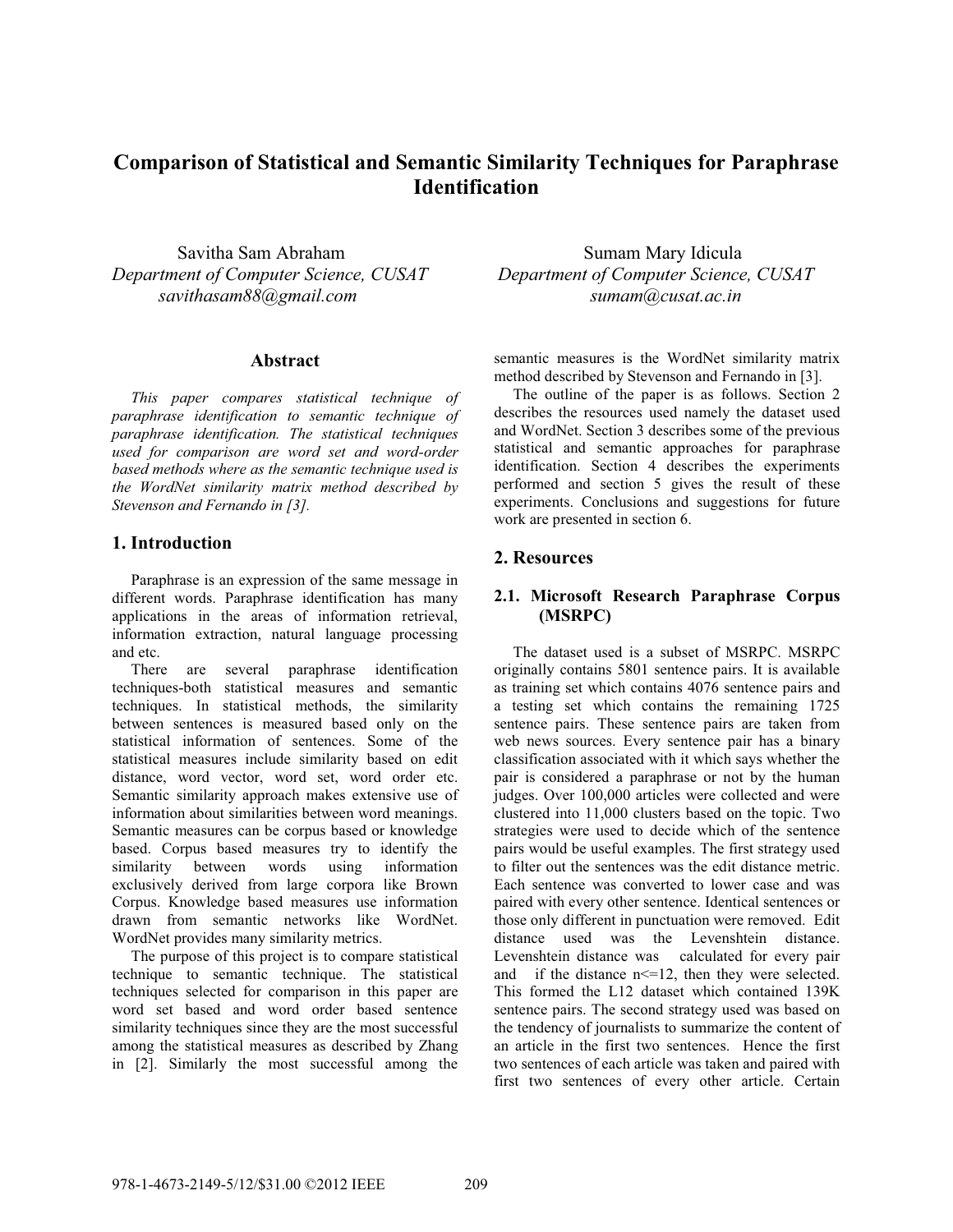heuristics are then used to filter out useful sentence pairs from these. One example for heuristic is, we find the number of common words in the pair. If at least three words of greater than four characters are same, then the sentence pairs were considered similar. Based on this, 214K sentence pairs were selected and were called the F2 dataset. Word Alignment Error Rate (AER) was then used to measure the quality of the sentence pairs. It was seen that L12 dataset had more number of paraphrases but F2 dataset had richer paraphrase examples. Next, human raters were made to classify the sentence pairs based on whether they are semantically equivalent or not. Further filtering techniques reduced the dataset to 5801 pairs.

#### **2.2. WordNet**

WordNet is a lexical database. A synset is a set of lexical items which are synonymous. WordNet consists of many such synsets which are interlinked by many relations like hypernym or is-a relation, meronym or part-of relation etc. There are methods for determining the similarity of pairs of words using the WordNet hierarchy. WordNet only contains is-a hierarchies for verbs and nouns. Hence similarity between a pair of words can be found only if either both the words are nouns or both the words are verbs. Some of the best performing WordNet similarity metrics are lch metric (Leacock and Chodorow, 1998), wup metric (Wu and Palmer, 1994), res metric (Resnik, 1995), lin metric (Lin, 1998) and jcn (Jiang and Conrath, 1997).

The lch metric finds the similarity between two nodes by calculating the path length between the nodes in a is-a hierarchy.

 $\text{Sim}_{\text{lch}} = -\log (\text{N}_{p} / 2\text{D})$ 

where  $N_p$  is the distance between the nodes and D is the maximum depth in is-a taxonomy.

The wup metric finds similarity of nodes as a function of the path length from the least common subsumer (LCS) of the nodes. If there are two concept nodes C1 and C2, then LCS of these two nodes is defined as the most specific node which both shares as an ancestor.

 $Sim_{wup} = (2 * N_3) / (N_1 + N_2 + 2 * N_3)$ 

where  $N_1$  is the number of nodes from LCS to C1,  $N_2$  is the number of nodes from LCS to C2 and  $N_3$  is the number of nodes from root node to LCS.

The res metric makes use of information content (IC) of the LCS of two nodes whose similarity is to be determined. Information content of a concept says how informative the concept is. If the concept occurs very

frequently, then it will have lower IC and vice versa. Hence IC of a concept c is:

$$
IC(c) = -\log P(c)
$$

where  $P(c)$  is the probability of finding c in a large corpus. The resnik metric uses IC of the LCS based on the notion that two nodes that are more similar will share more amount of information and IC of LCS of two nodes represents the amount of information that the two nodes share.

$$
sim_{res} = IC (LCS(C1, C2))
$$

The lin metric builds on res metric by normalizing using the information content of two nodes themselves.

 $\text{Sim}_{\text{lin}} = (2 * \text{IC (LCS (C1, C2))}) / (\text{IC(C1)} + \text{IC(C2)})$ 

The jcn metric uses the same information combined in a different manner:

 $Sim_{\text{icn}} =$  $1$ 

$$
IC(C1) + IC(C2) + 2 * IC(LCS(C1, C2))
$$

# **3. Previous works**

There has been many works on paraphrase detection and evaluation of different paraphrase identification techniques. Section 3.1 describes the different statistical measures available and section 3.2 describes the different semantic techniques available.

#### **3.1. Statistical measures**

Statistical measures consider only the spellings and ignore the semantic meanings of words.[2] describes statistical measures like similarity based on word set, word order, word vector, edit distance and word distance.

Word set requires constructing the word set of each of the sentences and then using either jaccard similarity or dice similarity to compute similarity. Word order requires constructing the word order vector of the two sentences. According to positions of words in a sentence, the orders between the word pairs such as before and after could be established. In word distance based sentence similarity the distance between word pairs is considered and it takes the form (w1, w2, d) where w1 and w2 are two words and d is the distance between them. Similarity based on word vector is one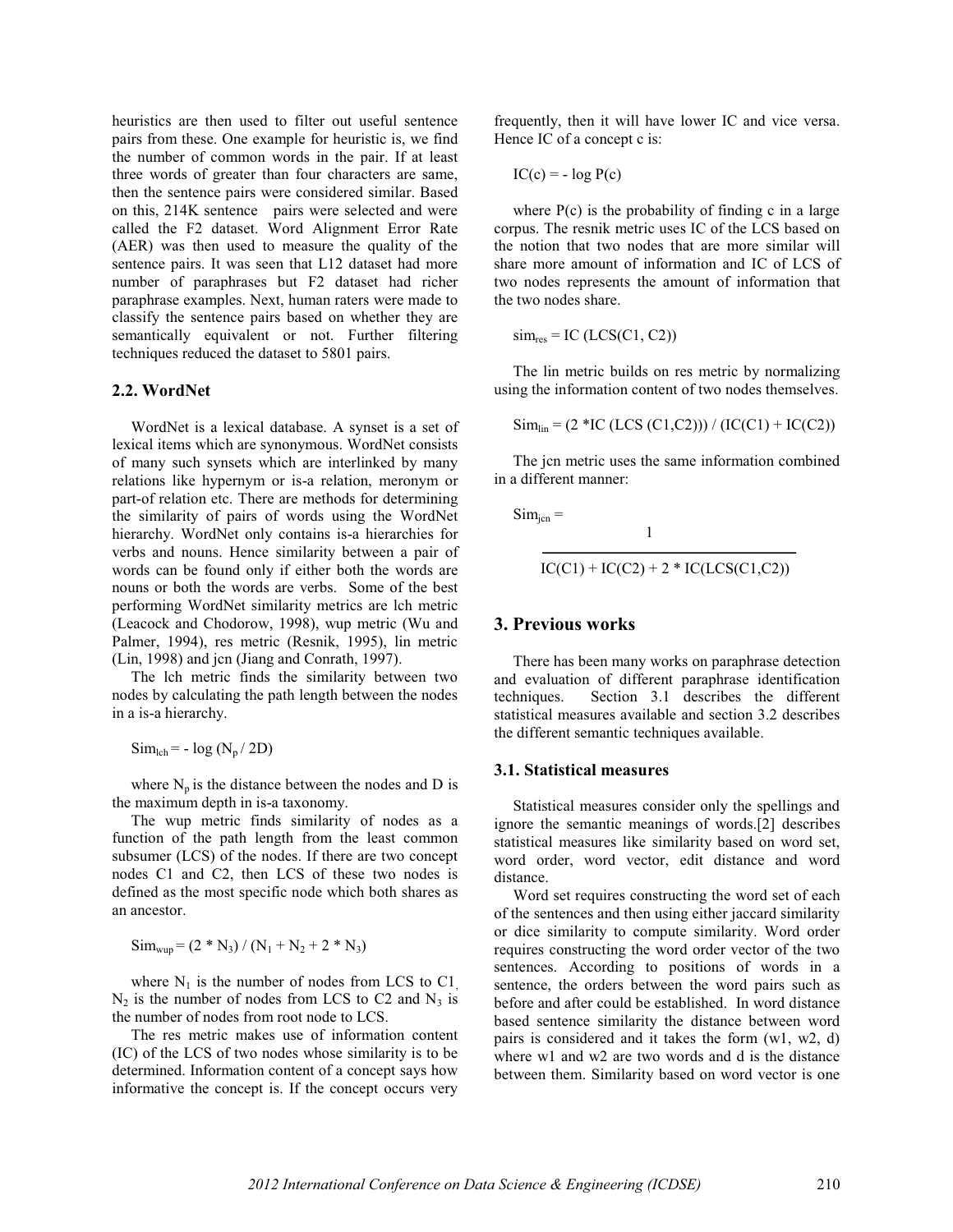of the earliest methods where the word vectors of the sentences will be constructed and cosine similarity between sentences is calculated. A weight will be assigned to each word which can be based on the number of all the words or on TF-IDF obtained from a corpus. Sentence similarity based on edit distance makes use of spellings of words in the two sentences. There are different edit distances: Levenshtein, Hamming, Jaro-Winkler distance etc. [2] evaluates the performances of these methods and they are given in Table 1.

| Measure    | Precision | Recall | F-measure |
|------------|-----------|--------|-----------|
| Word set   |           |        |           |
| Averaged   |           |        |           |
| weight     | 0.9797    | 0.9797 | 0.9797    |
| vector     |           |        |           |
| Edit       | 0.8786    | 0.8786 | 0.8786    |
| distance   |           |        |           |
| Word order | 0.9932    | 0.9932 | 0.9932    |
| Word       | 0.9730    | 0.9730 | 0.9730    |
| distance   |           |        |           |
| TF-IDF     |           |        |           |
| weighted   | 0.8952    | 0.8952 | 0.8952    |
| vector     |           |        |           |

Table 1: Results of evaluation across statistical measures

Since word set and word order outperforms the rest of the methods they will be used for comparison in this paper.

#### **3.2. Semantic Techniques**

An approach that goes beyond simple lexical matching is described in [4] where for each word in first sentence, the most similar word to it is found in second sentence and then these maximal scores are added up. Word-to-word similarity measures and a word specificity measure were used to estimate the semantic similarity. Word-to-word similarity was calculated using corpus based or knowledge based measures. Knowledge based measures made use of the WordNet similarity metric described in section 2.2. The corpus based measures like pointwise mutual information (PMI) use information gained from large corpora. The evaluation in [4] showed that best results were obtained by combining the different knowledge based measures.

The method proposed in [3] considers similarity scores between all word pairs unlike in [4] which consider only maximal scores. This method is also called the similarity matrix method. This method outperforms the one described in [4].

The approach developed in [5] is a two phase process where in the first phase all information nuggets in each sentence are identified and identical ones are paired off. If there are unpaired nuggets, their significance is calculated. The approach in [6] was based on converting text into canonicalized forms which are then compared. It was based on the concept that similar sentences will have identical surface texts.

Semantic similarity based on similarity matrix is one of the most successful techniques and hence it will be used in our experiments for comparison.

| Metric            | Precision | Recall | Fmeasure |
|-------------------|-----------|--------|----------|
| matrixLin         | 74.9      | 91.2   | 82.2     |
| Mihalcea,<br>2006 | 69.6      | 97.7   | 81.3     |
| Qiu ,2006         | 72.5      | 93.4   | 81.6     |
| Zhang,<br>2005    | 74.3      | 88.2   | 80.7     |

Table 2: Results of evaluation across semantic measures

### **4. Experiments**

For comparing statistical and semantic techniques, most successful among statistical and semantic techniques were taken. Among statistical techniques, word set and word order measures were taken and among semantic techniques similarity matrix method was selected. All the methods are implemented in PERL in these experiments.

### **4.1. Word set and word order based similarity**

The only preprocessing needed for statistical technique is tokenization. String::Tokenizer module from CPAN is used for tokenizing the text.



Figure 1: Word set and word order schematic diagram

In sentence similarity based on word set, the word sets of the two sentences are formed first. There are two ways here – one is to form the word set of the sentences with the original words in the sentences,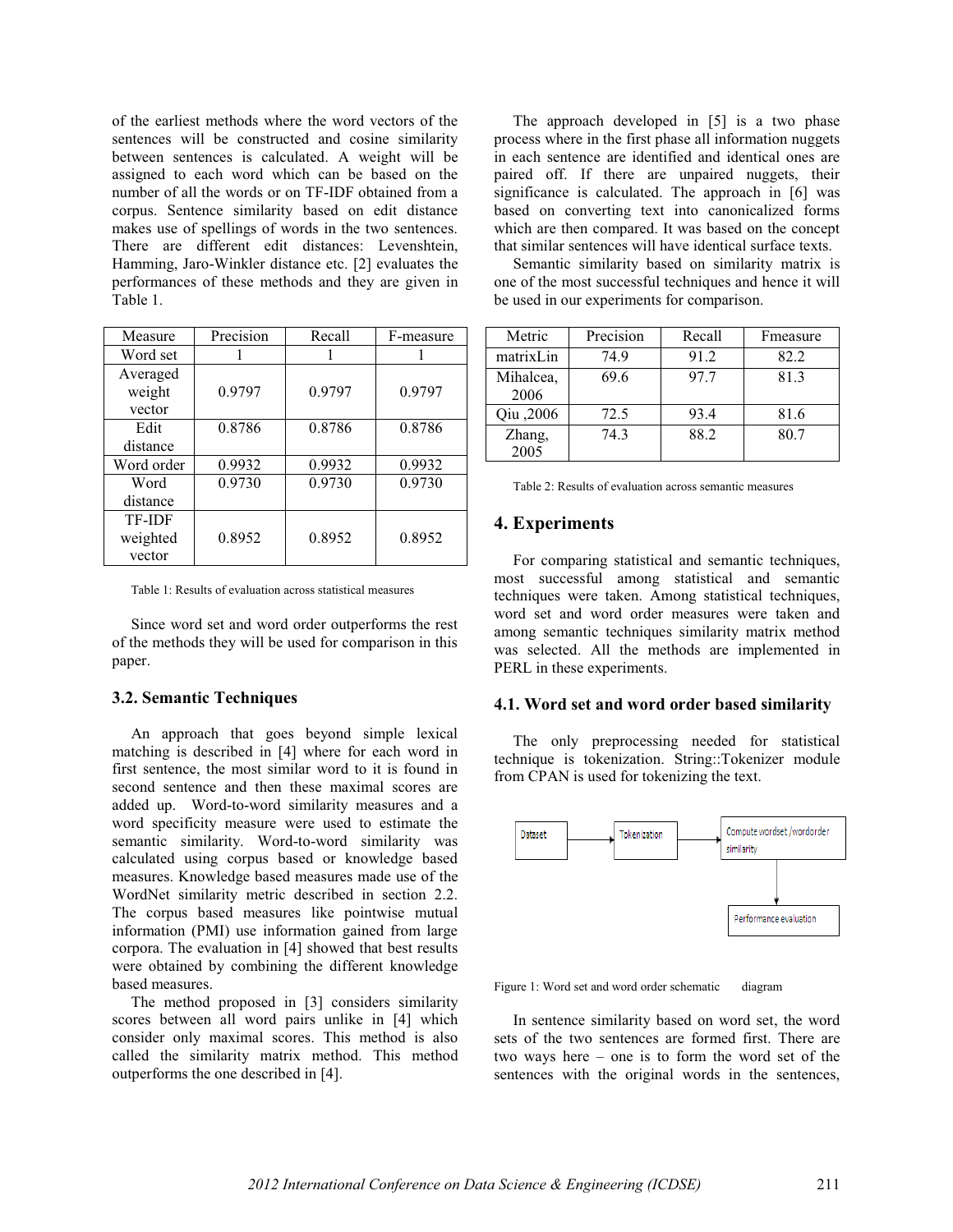second is to used stemmed words. The first method is used since it takes into consideration the tense form and voice information. Let  $w(S_a)$  be the set of words in first sentence Sa and  $w(S_b)$  be the set of words in second sentence  $S_b$ . After the word set is formed, jaccard similarity or dice similarity is computed as:

Jaccard 
$$
(S_a, S_b) = |\mathbf{w}(S_a) \cap \mathbf{w}(S_b)|
$$
  
\n
$$
|\mathbf{w}(S_a) \cup \mathbf{w}(S_b)|
$$
\n
$$
Dice (S_a, S_b) = 2 |\mathbf{w}(S_a) \cap \mathbf{w}(S_b)|
$$
\n
$$
|\mathbf{w}(S_a)| + |\mathbf{w}(S_b)|
$$

Sentence similarity based on word order requires constructing the order vectors of the two sentences first. If the sentence  $S_a$  has words  $(w_{a1}, w_{a2}...w_{ai})$  and sentence  $S_b$  has words  $(w_{b1}, w_{b2}, \ldots, w_{bi})$  then word order vectors for  $S_a$  and  $S_b$  are:

$$
\begin{array}{c} L(S_a)=\{ (\;w_{a1},\,w_{a2}),\,(w_{a1},\,w_{a3})... (w_{a(i-1)},\,w_{ai})\} \\ L(S_b)=\{ (\;\text{w}_{b1},\,w_{b2}),\,(w_{b1},\,w_{b3})... (w_{b(i-1)},\,w_{bi})\} \end{array}
$$

Where  $(w_x, w_y)$  means  $w_x$  is before  $w_y$  in the sentence. The similarity between the sentences is then given as:

Word order similarity  $(S_a, S_b)$  =

$$
\frac{\mid L(S_a) \bigcap L(S_b) \mid}{\mid L(S_a) \bigcup L(S_b) \mid}
$$

The training set is used to find the threshold in both the cases. Here the threshold is found with the training set. Hence if the score obtained is greater than this threshold value, the sentence pair in the test set is classified as a paraphrase, else it is considered a non paraphrase.

### **4.2. Similarity Matrix Technique**

This is one of the most successful semantic techniques. In this method, the two sentences are represented as binary vectors (with element equal to 1 if a word is present in the sentence, else 0). While constructing binary vectors, only the keywords in the sentences are considered. Next the similarity matrix is constructed. Similarity matrix will contain the similarity scores between every pair of keywords from both the sentences. The similarity between the words is computed using the Lin WordNet similarity metric

described in section 2.2. If the similarity matrix is W, and the sentence vectors are a and b, the score is given as:

$$
Similarity = \frac{a.W.b^{T}}{|a| |b|}
$$

This method requires more preprocessing. The text should be tokenized first. String::Tokenizer module from CPAN is used for tokenizing the text. The WordNet similarity metric used here is the Lin similarity metric which allows only comparison of words that has the same POS tag. Hence after tokenization, tagging should be done. Lingua::TreeTagger module from CPAN is used for this purpose. Stopwords are also eliminated using Lingua::TreeTagger::Filter.



Figure 2: Similarity matrix schematic diagram

### **4.3. Performance Metrics**

The performance metrics used are accuracy, precision, f-measure and recall. If a sentence pair is a paraphrase and the score indicates it is a paraphrase, then it is a true positive (TP). If a sentence pair is a non-paraphrase and the score also indicates it to be a non-paraphrase, then it is a true negative (TN). These are the cases of true classification. If a sentence pair is a paraphrase but the score indicates it to be a nonparaphrase, then it is a false negative (FN). If a sentence pair is a non-paraphrase but the score indicates it to be a paraphrase, then it is a false positive (FP).

 $Accuracy = (TP + TN) / (TP + TN + FP + FN)$ Precision =  $TP / (TP + FP)$  $Recall = TP / (TP + FN)$ F-measure =  $(2<sup>*</sup> precision * recall) / (precision + recall)$ 

# **5. Results**

The results of the experiments are shown in the table below: